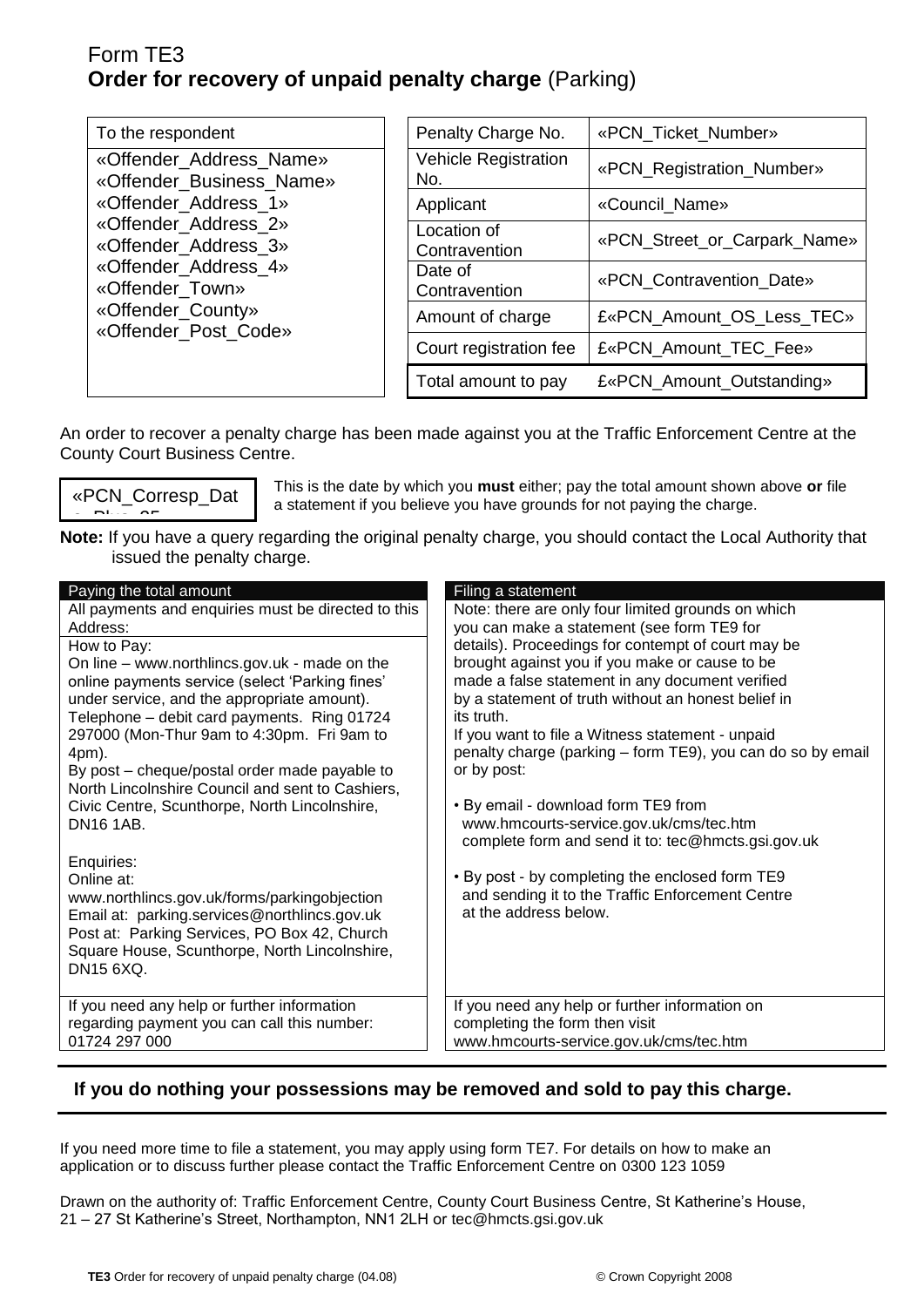An order to recover a penalty charge has been made against you at the Traffic Enforcement Centre at County Court Business Centre.

You must by the date shown (overleaf) either

• Pay the total amount due to the local authority detailed;

#### **OR**

• File a Witness Statement on the enclosed form TE9 and send it to the Traffic Enforcement Centre at the address given below.

#### **Making a Witness Statement**

You may make a witness statement under the following grounds, which apply to you.

**Note:** If your penalty charge relates to a London Borough Parking Contravention you may make a witness statement under **ONE** of the following grounds

- You paid the penalty charge notice in full. You must provide details of the date payment was made, the method of payment i.e. cash, cheque etc. and who the payment was made to. **Please note you may be asked to provide proof of payment upon request.**
- You did not receive a notice to owner / penalty charge notice.
- You made representations about the penalty charge to the Local Authority within 28 days service of the notice to owner and you did not receive a reply (rejection notice).
- You appealed against the Local Authority's decision to reject your representation within 28 days service of the rejection notice, but you had no response to your appeal.

#### **Proceedings for contempt of court may be brought against you if you make or cause to be made a false statement in an application verified by a statement of truth without an honest belief in its truth.**

If you need more time in which to file your witness statement you may apply using form TE7 - Application to file a statement out of time. This application is only to extend time for filing the witness statement, it is not why you are disputing the original penalty charge.

The application **MUST** be completed by the named 'respondent'.

The application can only be completed and signed by a litigation friend if the respondent is a protected party (a party who lacks capacity within the meaning of the Mental Capacity Act 2005 to conduct legal proceedings).

**What is a litigation friend?** - A person who conducts legal proceedings on behalf of a person who lacks capacity within the meaning of the Mental Capacity Act 2005 (see Part 21 (children and protected parties) of the Civil Procedure Rules).

For details on how to make an application or to discuss further please contact the Traffic Enforcement Centre on 0300 123 1059

If you do nothing your possessions may be removed and sold to pay this charge.

Drawn on the authority of: The Traffic Enforcement Centre at County Court Business Centre, St Katherine's House, 21 – 27 St Katherine's street, Northampton, NN1 2LH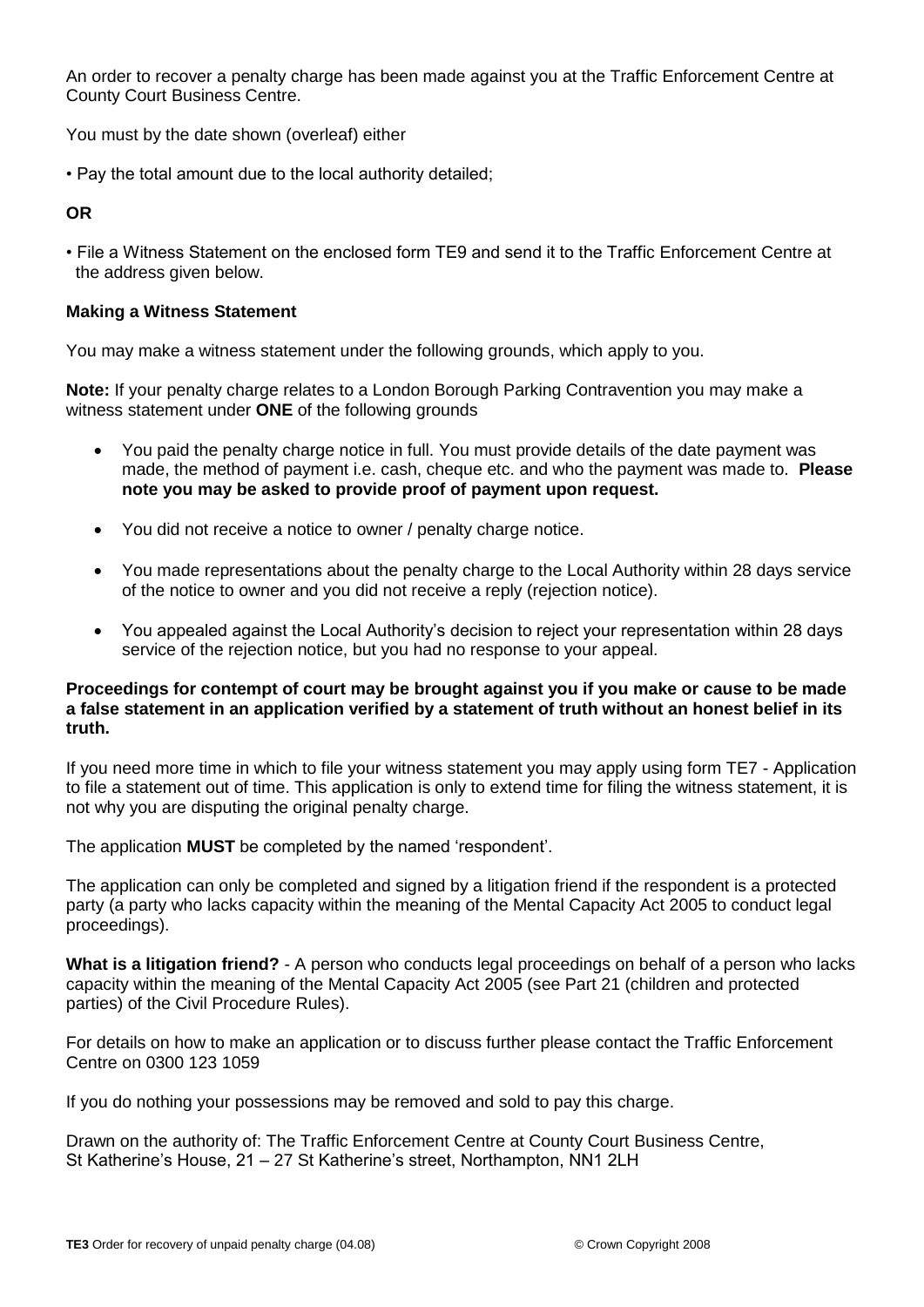# Form TE9 **Witness statement – unpaid penalty charge**(Parking)

Please complete this form in black ink using BLOCK CAPITALS

|                                                                          |     |  | Penalty Charge No.           |  |                              | «PCN_Ticket_Number»                                                                                                    |  |  |
|--------------------------------------------------------------------------|-----|--|------------------------------|--|------------------------------|------------------------------------------------------------------------------------------------------------------------|--|--|
| <b>Traffic Enforcement Centre</b><br><b>County Court Business Centre</b> |     |  | Vehicle Registration No.     |  |                              | «PCN_Registration_Number»                                                                                              |  |  |
| St. Katharine's House                                                    |     |  | Applicant                    |  | «Council Name»               |                                                                                                                        |  |  |
| 21 – 27 St. Katharine' Street<br>Northampton, NN1 2LH                    |     |  | Location of<br>Contravention |  | «PCN_Street_or_Carpark_Name» |                                                                                                                        |  |  |
|                                                                          |     |  | Date of Contravention        |  | «PCN Contravention Date»     |                                                                                                                        |  |  |
| unpaid penalty charge (Parking).<br>Title                                | Mr. |  | Mrs                          |  | <b>Miss</b>                  | You must ensure that all details above are correctly entered from the form TE3 - Order for Recovery of<br>Ms.<br>Other |  |  |
| Full name<br>(Respondent)                                                |     |  |                              |  |                              |                                                                                                                        |  |  |
| Address                                                                  |     |  |                              |  |                              | Company name (if vehicle owned<br>and registered by a company)                                                         |  |  |

The above named witness, declares that: Tick all boxes that apply to you. **Note:** If your penalty charge relates to a London Borough Parking Contravention tick only ONE box

Postcode

 $\Box$ I did not receive the Notice to Owner /  $\Box$ I appealed against the local authority's Penalty Charge Notice decision to reject my representation, within (Parking contravention). 28 days of service of the rejection notice, but have had no response to my appeal.  $\Box$ I made representations about the penalty  $\Box$ The penalty charge has been paid in full. charge to the enforcing authority concerned **Date it was paid**  within 28 days of the service of the Notice to **How was it paid** Cash/Cheque/Debit/Credit card Owner, but did not receive a rejection notice. **To whom was it paid** 

**Proceedings for contempt of court may be brought against you if you make or cause to be made a false statement in an application verified by a statement of truth without an honest belief in its truth.**

| <b>Statement of truth</b> |                                                                                        |      |  |  |  |
|---------------------------|----------------------------------------------------------------------------------------|------|--|--|--|
|                           | (I believe) (The witness believes) that the facts stated in this application are true. |      |  |  |  |
| Signed                    |                                                                                        | Date |  |  |  |
|                           | (witness) (person signing on behalf of the witness)                                    |      |  |  |  |
| Print full name           |                                                                                        |      |  |  |  |
|                           | If you are signing on behalf of the witness, are you                                   |      |  |  |  |

| I If you are signing on behalf of the witness, are you |                                                    |  |                    |  |                                                                                                                 |  |
|--------------------------------------------------------|----------------------------------------------------|--|--------------------|--|-----------------------------------------------------------------------------------------------------------------|--|
|                                                        | An officer of $\Box \Box$ A Partner<br>the company |  | of the firm $\Box$ |  | A Litigation friend acting on behalf of a protected party<br>within the meaning of the Mental Capacity Act 2005 |  |